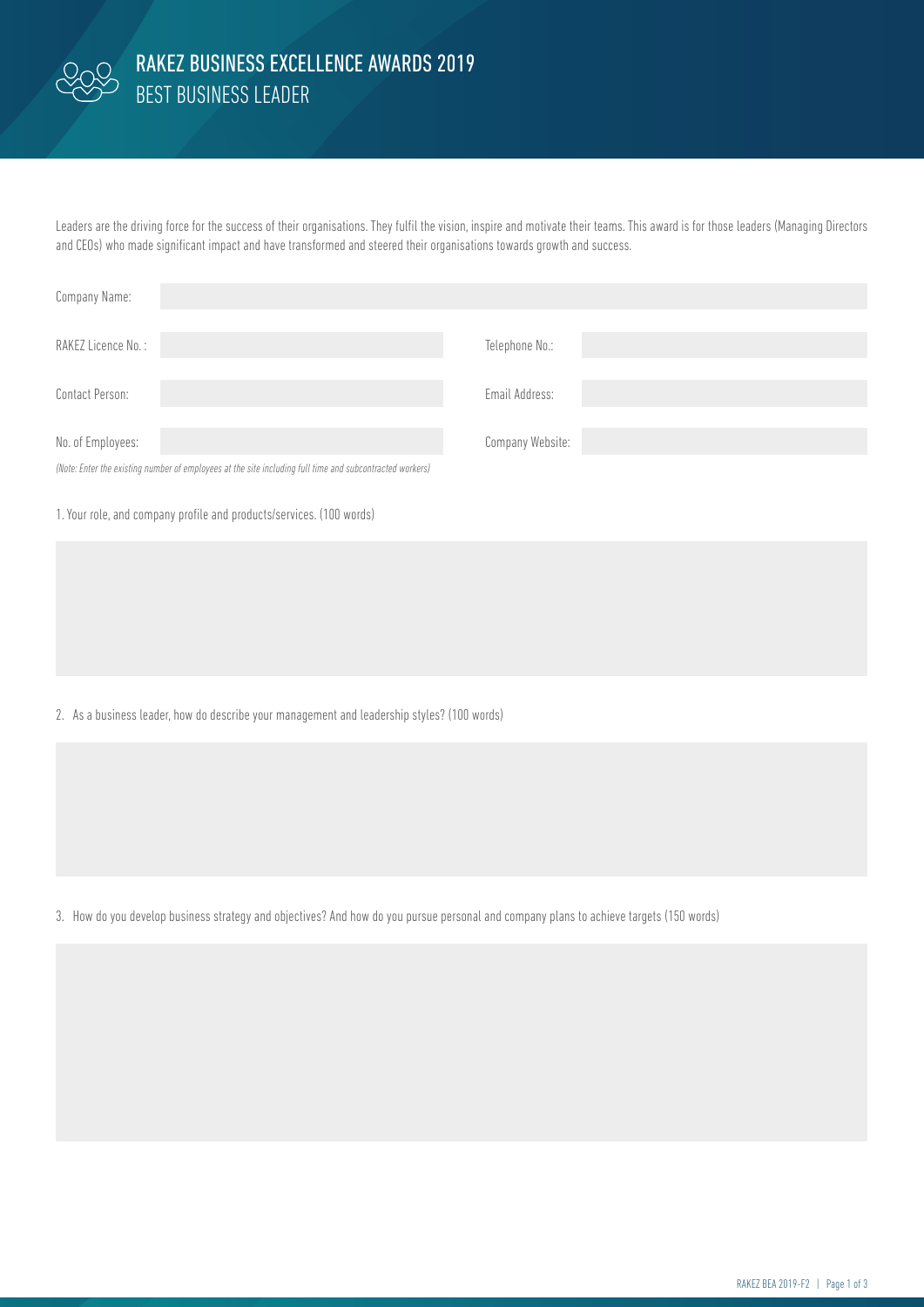

4. How do you engage and motivate your people? (100 words)

5. How did your leadership style affect the performance of the organisation? Please share actual examples of growth. (100 words)

6. Have you launched an innovative product or service recently? Or have you run a successful marketing campaign? Please share some examples of success stories. (150 words)

7. Please share examples on how you have tackled difficult situations. (150 words)